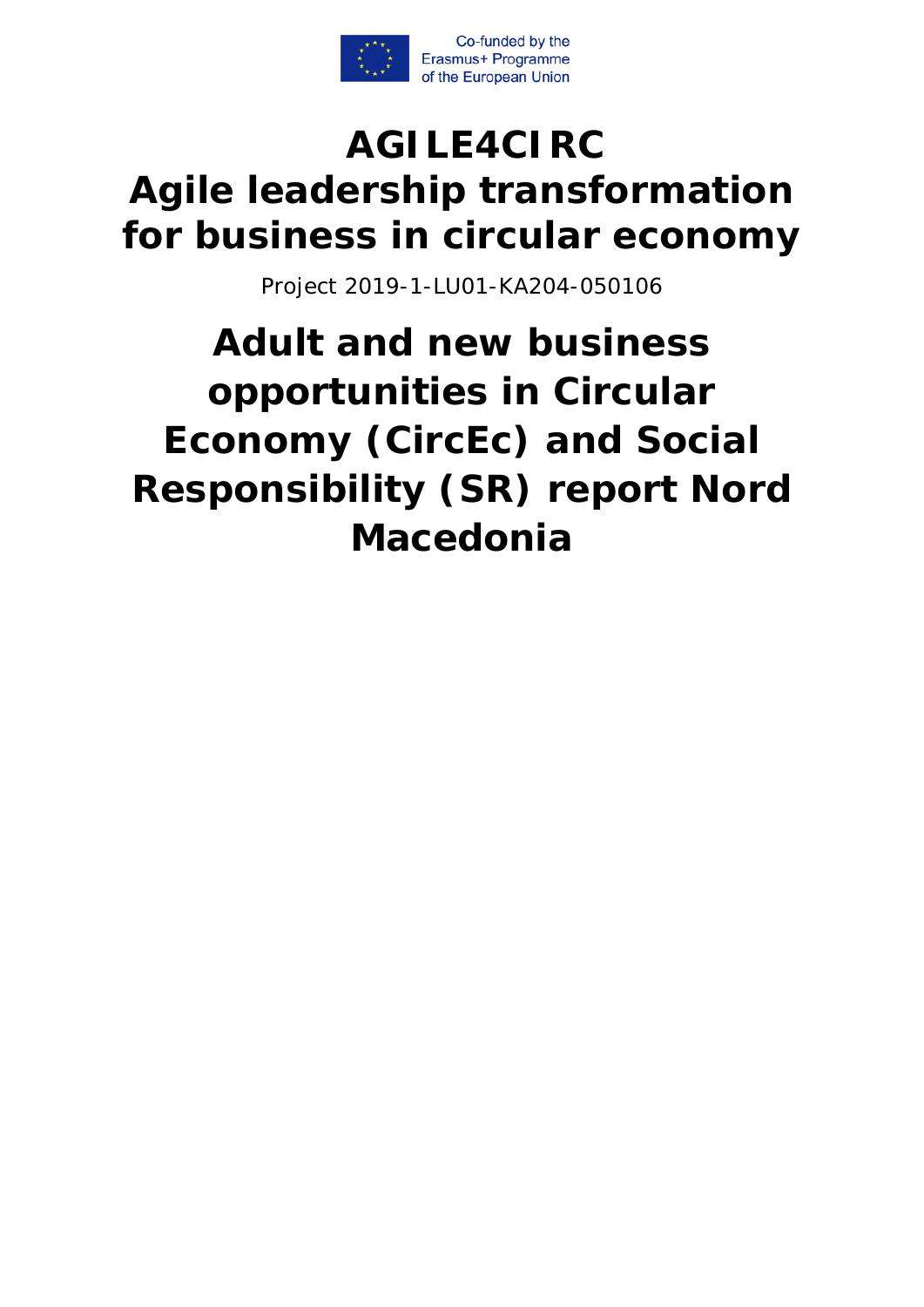



## **2. CircEc & SR at Policy Maker level**

Waste in Macedonia is a serious environmental problem, the approach and practices in the circular economy in the European Union offer an excellent solution for solving environmental problems. The terms of Circular economy and Social responsibility are more and more present in the new approaches of policy development in the country, but a lot is expected to done in near future.

Until now there aren't specialised national policies regarding both of them, but they are included in other national policies.

One key law related to this area is the Law on waste management that is still in the preparational phase and without this document it is hard to predict and develop strategies and policies. The current waste management in the Republic of N. Macedonia, where 80% is deposited, represents a great potential and challenge for the competent institutions to work out and find models on how to use the waste value of waste which with this approach only further endangers other environmental media (soil, air, water).

With the National Waste Management Plan (2018-2024) and the Waste Prevention Plan, the Republic of N. Macedonia plans to harmonize with the EU legislation which will ensure:

- 1. Prevention of waste generation;
- 2. Prohibition on the disposal of recyclable waste (plastic, glass, metal, paper, biodegradable waste);
- 3. Increased reuse and recycling of municipal waste;
- 4. Tax burdens for inappropriate waste treatment

#### **Circular economy**

The Circular economy is seen as part of the whole picture, where it all starts at the very beginning of a product's lifecycle. Both the design phase and production processes have an impact on sourcing, resource use and waste generation throughout a product's lifecycle. Product Lifecycle Management covers a total production system that tracks a product from inception to disposal. It includes marketing, conceptual development, design, planning, production, quality requirements, packaging, sales, shipping, maintenance and disposing of the product when its useful life is over.

This concept offers huge opportunities for the North Macedonian economy. Companies are finding a new alternative way to provide resources and energy at lower prices and thereby increase their competitiveness. In addition, this concept reduces the demand for expensive and limited resources.

In such a situation, North Macedonia has two options. The first option is to continue the linear production mode by applying a reactive approach while respecting minimum environmental requirements. According to this approach, it is necessary to raise the economy to a level that can both match capacity and quality with the environment.

The second possibility is a gradual transition to a circular economy through a proactive approach, with additional investments to gradually abandon the linear principle. In this approach, timing is crucial, ie the faster the initial investment begins,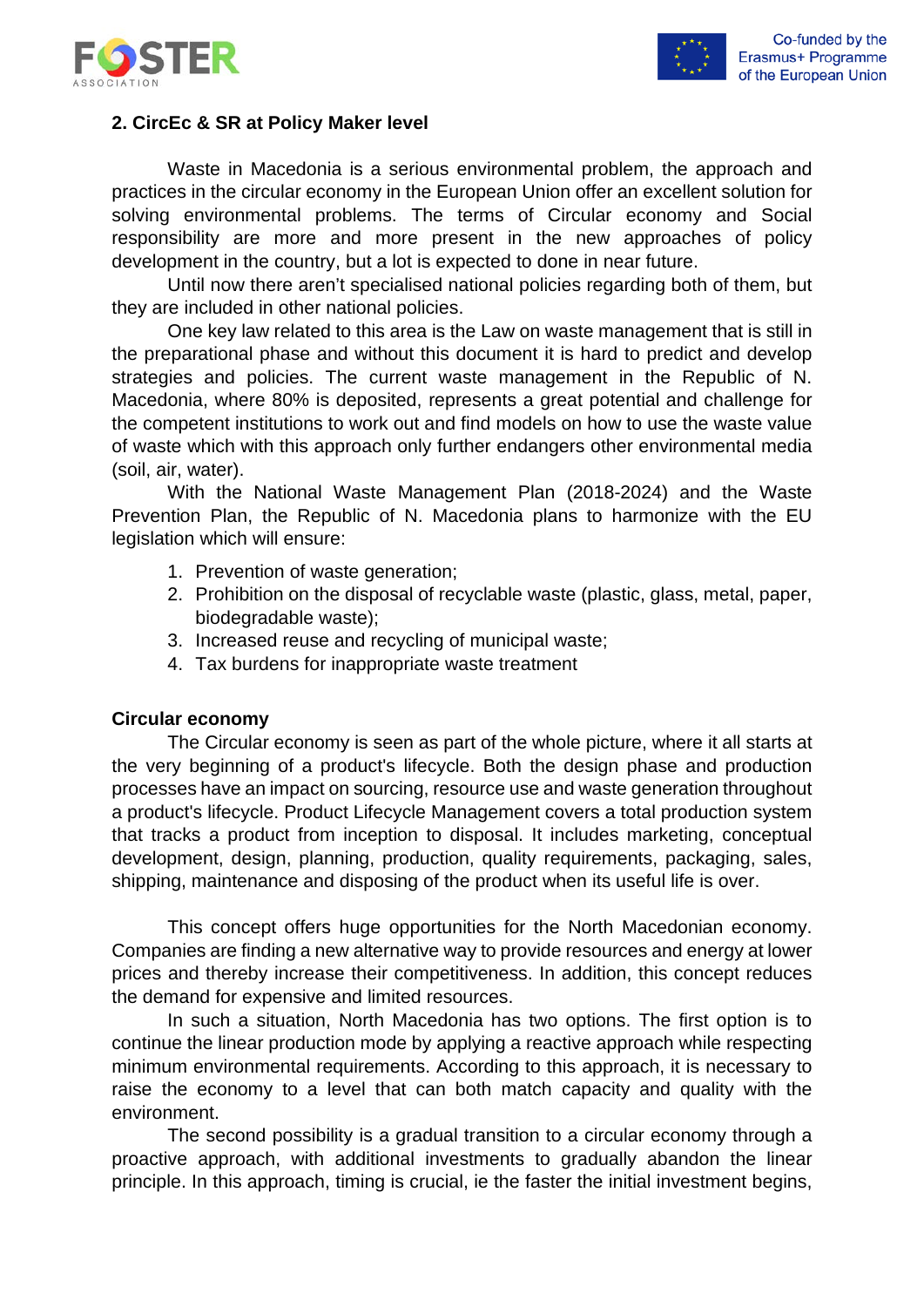



the lower the transition costs. In fact, the circular economy is nominally more financially intensive, but the effect on value for money is significantly higher<sup>1</sup>.

There are vide area of national policies that are related to Circular economy:

*Legislation in the Republic of N. Macedonia (related to the area of circular economy)*

- Environmental legislation
- Instruments to support innovation and competitiveness
- Strategy for Innovation and Technological Development of the Republic of Macedonia
- Industrial Policy Strategy of the Republic of N. Macedonia
- Western Balkans Regional Innovation and Development Strategy (developed by World Bank and EC)

Environmental legislation

- Law on Waste Management
- Law on Management of Packaging and Packaging Waste
- Law on Battery and Battery Management
- Law on Electrical and Electronic Waste
	- o Strategies, action plans, bylaws

Law on Ambient Air Quality

• Strategies, action plans, bylaws

Law on Waters

• Strategies, action plans, bylaws

Law on Noise Protection

• Strategies, action plans, bylaws

#### *Administrative procedures related to Circular economy*

Integrated Pollution Prevention and Control (IPPC) is in correlation with the requirements of the Circular economy

- Production processes and industrial plants need to meet EU BAT requirements
- Best Available Techniques Best Available Techniques BREF Documents
	- o By industry types available at EC JRC
	- o The European IPPC Bureau (http://eippcb.jrc.ec.europa.eu/reference/)

Circular economy is also included in "Industrial Strategy of the Republic of N. Macedonia 2018-2027, with Action Plan". In this key county document is stated that: *"there is a need not only to rebuild the country's industrial policy but also to refocus it* 

<span id="page-2-0"></span><sup>1</sup> Circular economy a chance for development, the case of Macedonia, Zorica Anastasievska, Hristina Taneska, International Journal for Science and Arts-IDEA Int. J. Sci. Arts. 1(2017)2: 37-42.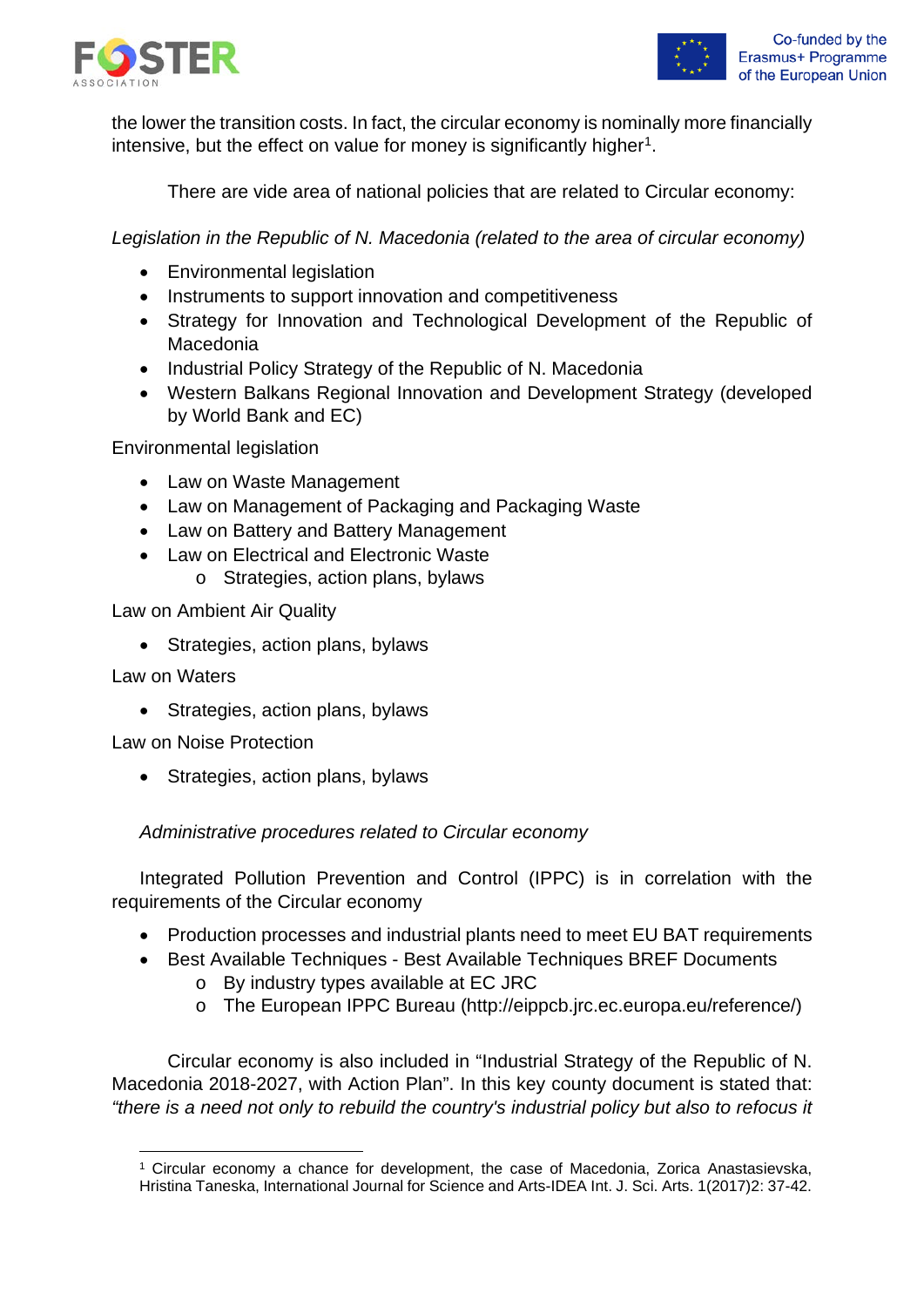



*on sectors that offer the greatest potential for impact on productivity and growth, including attracting investment, stimulating exports, adding higher quality and better paid job places, while contributing to sustainable growth in the circular economy and the green industry"*. This is the main vision of the strategy and it is related to all industries in the country.

The whole Industrial strategy is related to the  $2017<sup>th</sup> EC / EU IP communication$ (Investing in a Smart, Innovative and Sustainable Industry COM (2017) 479), where the latest challenges are not only faced by EU Member States; but also N. Macedonia and the country needs to take them in account if order to be able to effectively absorb EU development funds.



The Industrial Policy of the Republic of Macedonia 2009-2020, focuses on five areas of action, as the main pillars for increasing the competitiveness of the domestic industry, where one of them is:

Development of environmentally friendly products and services for sustainable development where main measures include: public awareness activities, green procurement, training, joint research and development of new environmental products and services, sustainable industrial resource infrastructure and environmental support certification.

This pillar is planned to be achieved by implementing wide range of industry-led voluntary initiatives that can be supported by the Ministry of Economy, the Ministry of Environment and Physical Planning, the Energy Agency and other institutions that promote efficiency and environmental improvements. These initiatives are planned to be supported through grants / co-financing.

Another important part is that multinational companies adopt green chain supply standards that must be adopted by their suppliers as well. EU EcoLabel helps identify products and services that have reduced environmental impact throughout their lifecycle, enabling consumers to make informed choices and reward processors who decide to design durable and correctable products promoting innovation and saving resources.

The Eco-Management and Audit Scheme (EMAS) is an official European environmental management tool that helps organizations improve their environmental performance and demonstrate their efforts to implement abatement, reuse and recycling practices.

"Product Environmental Footprint (PEF) and Organization Environmental Footprint (OEF)" are tools that measure and inform consumers of the environmental impact of products and organizations - their approach to life cycle assessment is the essence of the circular economy.

All of those measures will support processors, especially SMEs wishing to export to the EU and elsewhere, through co-financed consulting services and certification costs.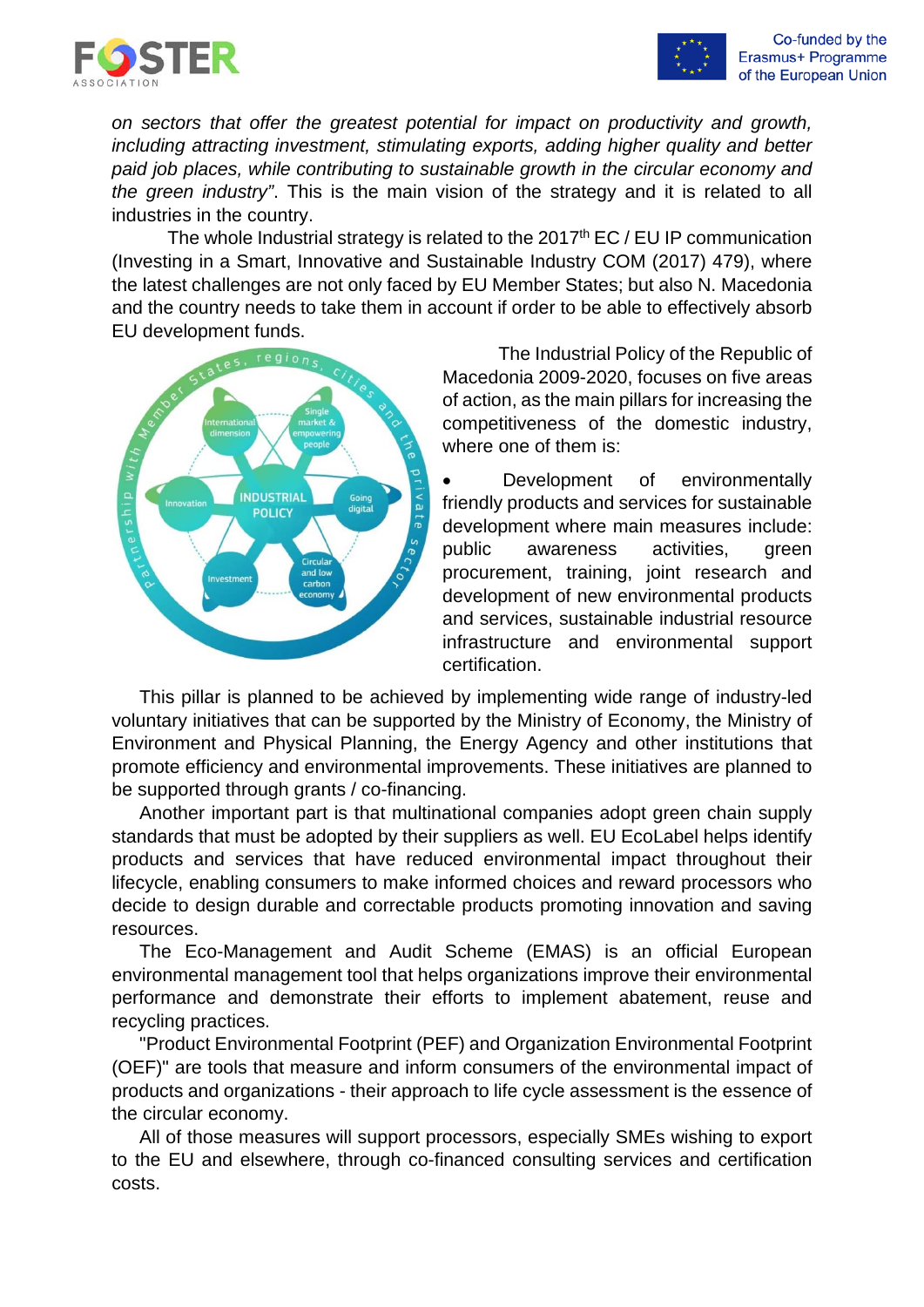

Also, part of the Industrial policy is the Awareness raising and training in circular economics, green industry / processing, closed loop processing, energy efficiency and clean production.

This is important because greening is no longer just an option but an urgent necessity for manufacturing firms to stay competitive and take advantage of day-today competitors, especially if they want to export to EU. The fact is that Macedonian manufacturing SMEs are still relatively uninformed about the potential threats, as well as the benefits offered by the concepts of circular economy, green industry / manufacturing, etc. The role of information provision, awareness-raising, education, training and capacity-building should not be underestimated, and it is important that the state liaises with business associations and other institutions, such as UNIDO / REC, EEN, etc., on a systematic basis.

The focus will be on developing a practical Awareness and Training Program to enable industry participants to learn more about circular economics, green industry / manufacturing, closed-loop production, energy efficiency, clean production as a whole and adaptive focus on specific types of green processes, technology methods most relevant to Macedonian industry and economics. It is also necessary to raise the awareness of managers working with credit lines about the need to integrate the circular economy as a criterion for financing industrial projects.

#### **Social Responsibility**

The European Commission sees social responsibility as part of the business sector's contribution to sustainable development of the Union's growth and help to the employment, and with this to contribute to the achievement of various common goals, such as social cohesion, economic competitiveness and rational use of natural resources. The accession of the Republic of N. Macedonia to the EU imposes the need for acceptance of its norms and practices, including the recognition and promotion of SR and its contribution to social cohesion and the creation of sustainable competitiveness and development. This requires a review of government policies in the areas that are within the scope of the SR concept, developing a comprehensive SR agenda, implementing supportive activities and monitoring progress in achieving the goals set in the SR domain.

However, the Macedonian community still lacks the appropriate knowledge and practical tools to fully implement socially responsible principles. The challenges on the road to developing a socially responsible community appear to be overwhelming and include a misunderstanding of the concept of SR and the justification for SR; unpredictable business climate; low level of consumer awareness and activism and poor consumer rights exercise; the lack of socially responsible investors, the lack of a dominant model of corporate governance and financing; weaknesses in corporate governance; lack of SR incentives and poor coordination among different stakeholders.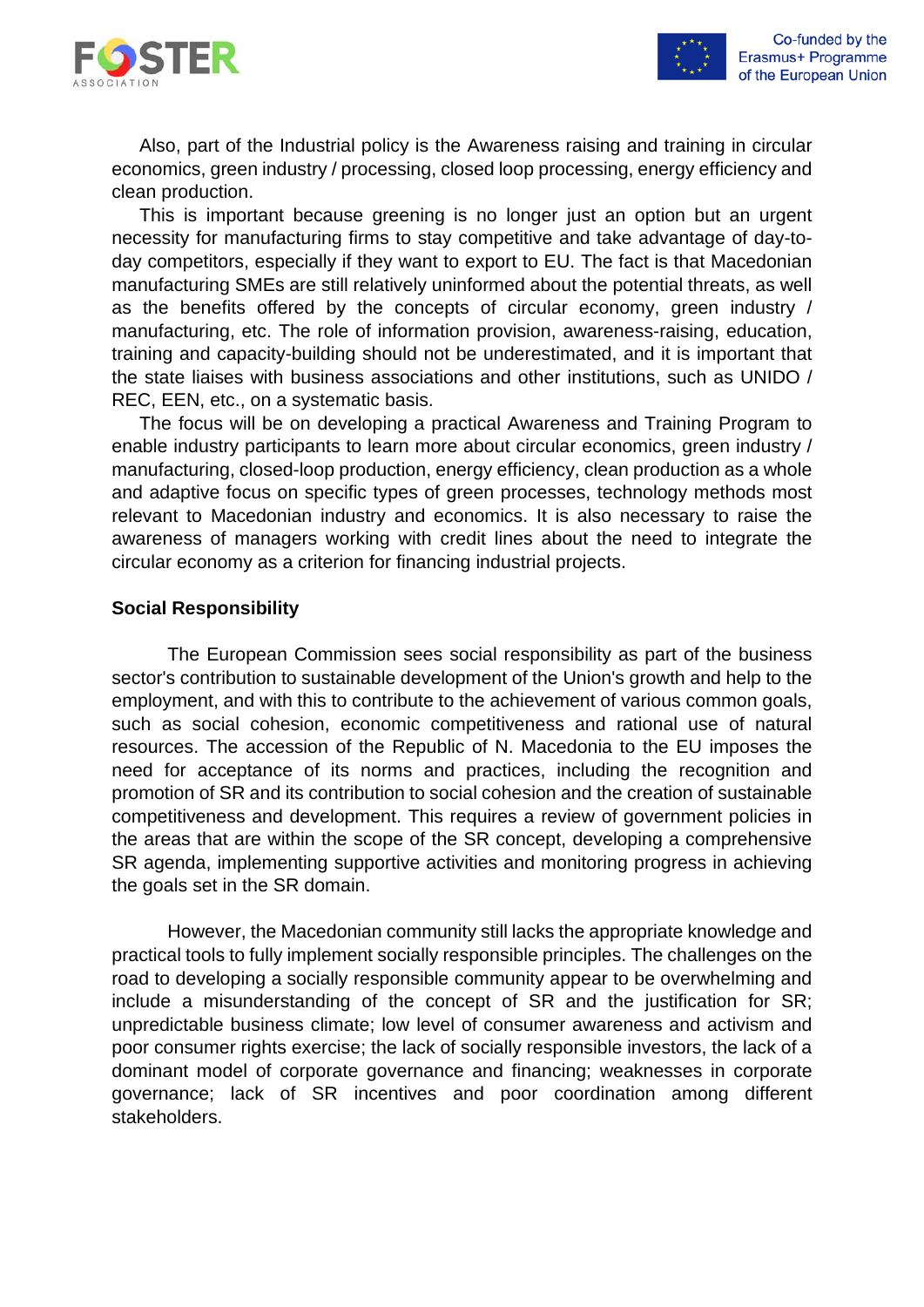

Public knowledge of the social concept and social economy is limited. In addition, a great challenge in the country presents the lack of institutional capacity and knowledge to recognize the value of the sector and supports its development. Regarding the institutional setup, specialized government body in charge of the development of the social economy sector is missing, which clearly demonstrates government bodies' lack of knowledge of this area.

#### **3. What has been done in country**

Though the term of Circular economy more present in the country, until now there isn't specialised national policy or law regarding this concept. The "Industrial Strategy of the Republic of N. Macedonia 2018-2027, with Action Plan has the potential to start the things to move in this area, because of the pillar dedicated to circular economy public awareness activities, green procurement, training, joint research and development of new environmental products and services, sustainable industrial resource infrastructure and environmental support certification.

#### **4. Level of low-skilled or low-qualified adults involved**

The gender gap remains significant in the country, with about 78% of men participating in the labour market, compared with 52% of women, with little change over the past 5 years. Youth unemployment, which has slowly, but steadily declined in recent years, remains high. The employment rate has increased from 44% in 2012 to 51.7% in 2018, but remains low by regional comparison. Around 80% of unemployed are long-term unemployed, reflecting the skills mismatch.

Informal employment continues to decline in the country, but the proportion remains high. The proportion of informal employment, at 18.1% in 2017, has decreased steadily from 28.6% in 2008, but remains significant, especially for the low-skilled. The high labour tax wedge affects participation and formal employment. <sup>[2](#page-5-0)</sup>

Those 80% of long-term unemployed and informal employed are the target group of this project and they will be included in the planned activities.

There is no specific data related to the level of low-skilled and low-qualified adults involved in Circular economy in North Macedonia, but there is data of the Employed by sectors of activities.

From what has been said before we can see that there are around 20% of employed in the country are in the activities related to Circular economy, or more specifically to Manufacturing and Water supply, sewerage, waste management and remediation activities. Of course there are possibilities for other activities and fields where new jobs can be created and to be related to the Circular economy, but that has to start with development of National strategy for Circular economy and better involvement of all key stakeholders.

<span id="page-5-0"></span><sup>2</sup> COMMISSION STAFF WORKING DOCUMENT, North Macedonia 2019 Report, Communication from the Commission to the European Parliament, the Council, the European Economic and Social Committee and the Committee of the Regions2019 Communication on EU Enlargement Policy {COM(2019)260final}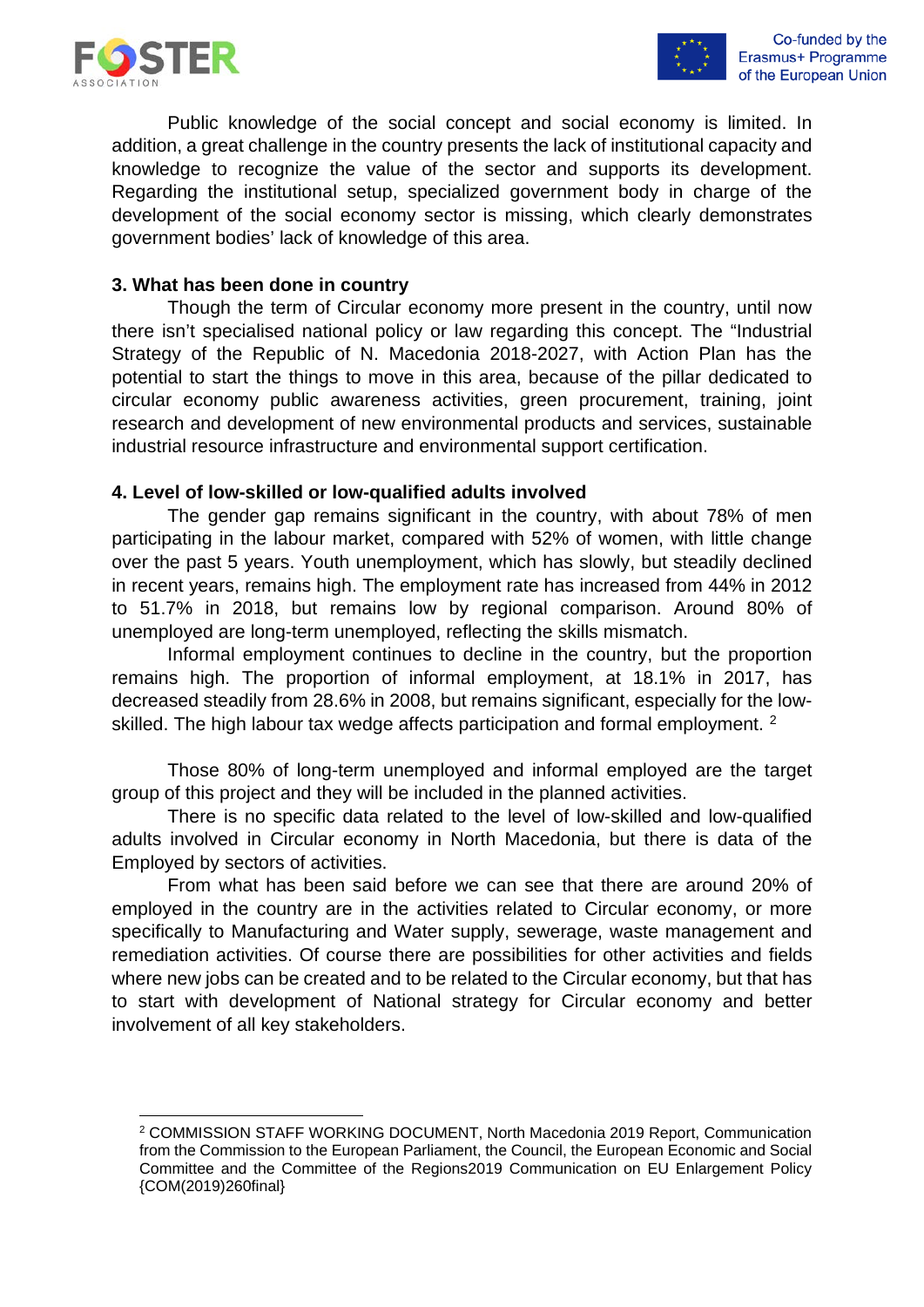

This project and the good practices shared between the partner countries can result in defining new possibilities for new job creations in the field of Circular Economy that will be disseminate to the key stakeholders in the country.

| Percentage | Employed | Sectors and divisions of activities                                     |  |  |
|------------|----------|-------------------------------------------------------------------------|--|--|
| 100.00%    | 794283   | <b>Total</b>                                                            |  |  |
| 14.27%     | 113318   | Agriculture, forestry and fishing                                       |  |  |
| 0.82%      | 6505     | Mining and quarrying                                                    |  |  |
| 19.72%     | 156625   | <b>Manufacturing</b>                                                    |  |  |
| 1.35%      | 10703    | Electricity, gas, steam and air conditioning supply                     |  |  |
| 2.15%      | 17059    | Water supply, sewerage, waste management<br>and remediation activities  |  |  |
| 7.28%      | 57830    | Construction                                                            |  |  |
| 13.75%     | 109242   | Wholesale and retail trade, repair of motor<br>vehicles and motorcycles |  |  |
| 5.07%      | 40256    | Transportation and storage                                              |  |  |
| 4.77%      | 37914    | Accommodation and food service activities                               |  |  |
| 1.97%      | 15625    | Information and communication                                           |  |  |
| 1.30%      | 10303    | Financial and insurance activities                                      |  |  |
| 2.66%      | 21113    | Professional, scientific and technical activities                       |  |  |
| 2.59%      | 20534    | Administrative and support service activities                           |  |  |
| 6.58%      | 52227    | Public administration and defence, compulsory<br>social security        |  |  |
| 5.65%      | 44861    | Education                                                               |  |  |
| 5.56%      | 44145    | Human health and social work activities                                 |  |  |
| 2.43%      | 19272    | Arts, entertainment and recreation                                      |  |  |
| 1.79%      | 14194    | Other service activities                                                |  |  |

# **5. New Business Opportunities for low-skilled or low-qualified adults in the CircEc**

Most of the new opportunities for low skilled and qualified adults related to the Circular economy can be find in the industries commonly cited as green or "greening" industries. The distinction between green and greening industries reflects the fact that some industries, such as wind and solar energy, are relatively new and unambiguously green, while other more traditional industries, such as construction and manufacturing, are incorporating new green practices, inputs, or products.[3](#page-6-0)

• Solar power

<span id="page-6-0"></span><sup>3</sup> Low-Skill Workers' Access to Quality Green Jobs Karin Martinson, Alexandra Stanczyk, and Lauren Eyster, THE URBAN INSTITUTE, brief 13, May 2010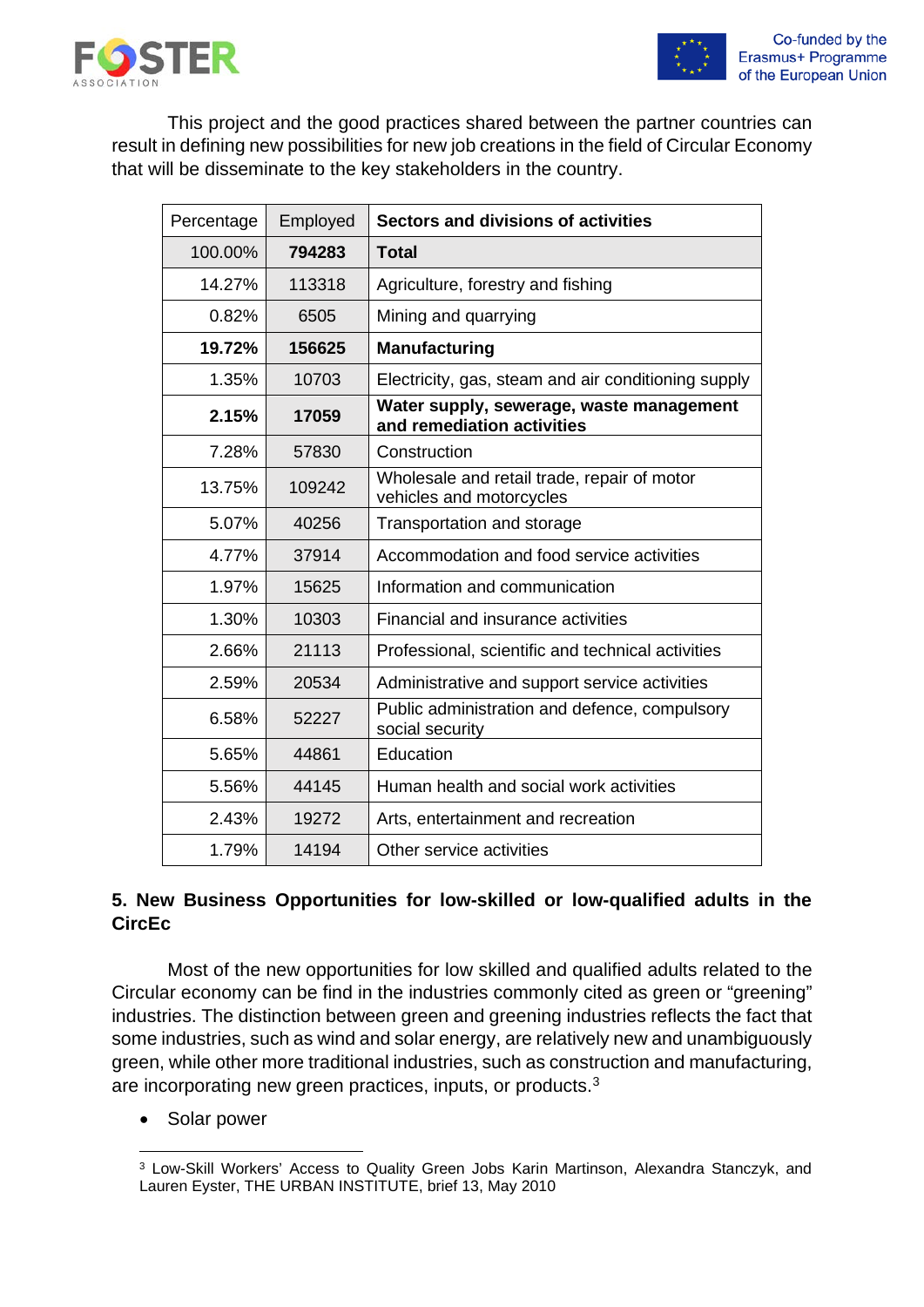



- Rail transportation
- Hydroelectric power generation
- Electric power generation, transmission and distribution
- Motor vehicle electric equipment manufacturing
- Engineering, legal, research, and consultation
- Crop production
- Utilities
- Basic chemical manufacturing
- Engine, turbine, and power transmission equipment manufacturing
- Power and communication line construction
- Wind power
- Construction

Knowing the situation in N. Macedonia and looking at the proposed green industries mentioned before, we can see that there are options for jobs in:

- Solar power and wind power those industries are in upraise and still there are fields of them that have to be discovered and analysed in the direction of Circle economy
- Motor vehicle electric equipment manufacturing there are factories that are operating in this area, mostly FDI and Greenfield investments, that are bringing knowledge for Circle economy from other developed countries.
- Construction analysis is need in the direction of Circle economy

Another option is to have more jobs in newly opened industrial waste processing facilities. Waste management in the direction of the circular economy can be defined as sustainable resource management, because the products need to be present on the market longer, and ultimately re-used, repaired, refined, upgraded or recycled. Principle "4R" - Repair - Repair, Reuse - Reuse, Remanufacture - Rebuild / Recycle, Recycle - Recycle.

In addition to protecting the environment, waste management also provides for the creation of new jobs: incineration of 10 000 t of waste - 1 job if disposed of on landfill - 6 jobs, recycling - 36 jobs, recurring usage - 296 jobs.

The waste that will be processed in industrial facilities will produce a raw material that will be used to produce another product, substituting the use of new resources and saving energy in the production process.[4](#page-7-0)

Another area where low skilled and qualified adults can find jobs are in the area of green jobs. Green jobs are defined as jobs that reduce the environmental impact of enterprises and economic sectors, ultimately to levels that are sustainable (UNEPet

<span id="page-7-0"></span><sup>4</sup> "CIRCULAR ECONOMY - Development and new employment through product redesign and waste reuse", Slavjanka Pejchinovska - Andonova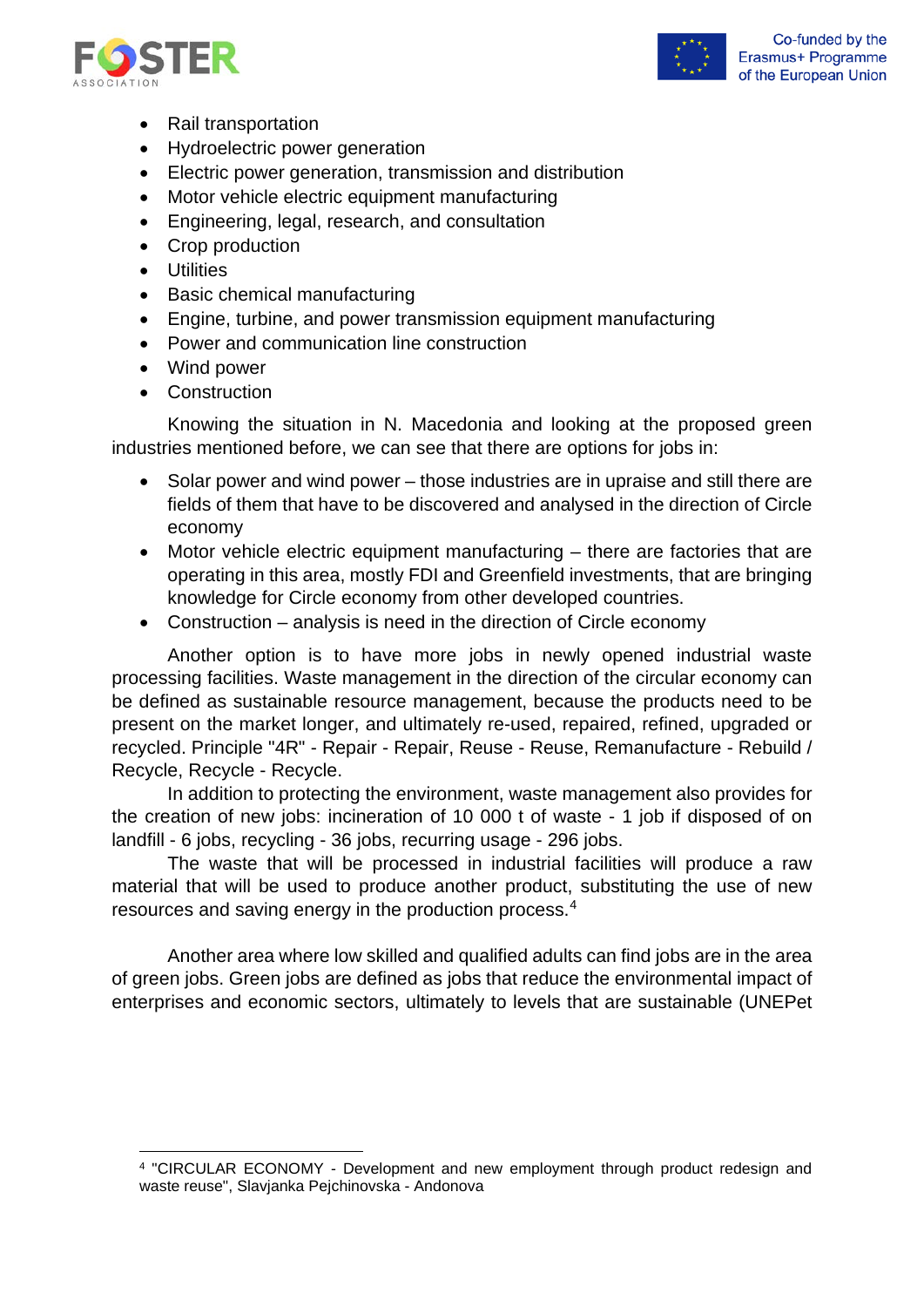





al., 2008). Green jobs are a subset of employment in environmental activities that meets the requirements of decent work. The relation between total employment, green activities and decent work is shown in the figure. <sup>[5](#page-8-0)</sup>

## **6. The Pocket Library: collection of documents, reports, book, and websites on circular economy**

- [1] Индустриска стратегија на Република Македонија 2018-2027, со Акциски план, Министерство за економија, Република Македонија [http://economy.gov.mk/Upload/Documents/Finalna%20Industriska%20Strategija.](http://economy.gov.mk/Upload/Documents/Finalna%20Industriska%20Strategija.pdf) [pdf](http://economy.gov.mk/Upload/Documents/Finalna%20Industriska%20Strategija.pdf)
- [2] Закон за управување со отпадот, Министерство за животна средина и просторно планирање, [https://ener.gov.mk/default.aspx?item=pub\\_regulation&subitem=view\\_reg\\_detail](https://ener.gov.mk/default.aspx?item=pub_regulation&subitem=view_reg_detail&itemid=br6A+2bHAzsUTHt06vraKw==)

[&itemid=br6A+2bHAzsUTHt06vraKw==](https://ener.gov.mk/default.aspx?item=pub_regulation&subitem=view_reg_detail&itemid=br6A+2bHAzsUTHt06vraKw==)

- [3] Кружна економија, текстови од област, <https://www.eureporter.co/mk/environment/waste/circular-economy/>
- [4] I D E A, International Journal of Science and Arts, ИДЕЈА Меѓународно списание за наука и уметност, Тема: Циркуларна економија [http://www.eurm.edu.mk/publikacii/idea/Idea\\_International\\_Journal\\_Vol1No2\\_201](http://www.eurm.edu.mk/publikacii/idea/Idea_International_Journal_Vol1No2_2017.pdf) [7.pdf](http://www.eurm.edu.mk/publikacii/idea/Idea_International_Journal_Vol1No2_2017.pdf)
- [5] National agenda on corporate social responsibility for the Republic of Macedonia, 2008-2012, Working Group of the national Coordinating Body (Македонски и Англиски јазик) [http://www.cbcsr.mk/Upload/Content/Documents/Macedonian-CSR-agenda-](http://www.cbcsr.mk/Upload/Content/Documents/Macedonian-CSR-agenda-2008-2012.pdf)[2008-2012.pdf](http://www.cbcsr.mk/Upload/Content/Documents/Macedonian-CSR-agenda-2008-2012.pdf)
- [6] Social Europe, SOCIAL ENTERPRISES AND THEIR ECOSYSTEMS IN EUROPE, Country fiche, FORMER YUGOSLAV REPUBLIC OF MACEDONIA, Klimentina Ilijevski, Aleksandra Iloska, 2018 [https://public.org.mk/wp-content/uploads/2018/12/Social-enterprises-and-their](https://public.org.mk/wp-content/uploads/2018/12/Social-enterprises-and-their-ecosystems-in-Europe.-Country-fiche.-Former-Yugoslav-Republic-of-Macedonia-1-1.pdf)[ecosystems-in-Europe.-Country-fiche.-Former-Yugoslav-Republic-of-Macedonia-](https://public.org.mk/wp-content/uploads/2018/12/Social-enterprises-and-their-ecosystems-in-Europe.-Country-fiche.-Former-Yugoslav-Republic-of-Macedonia-1-1.pdf)[1-1.pdf](https://public.org.mk/wp-content/uploads/2018/12/Social-enterprises-and-their-ecosystems-in-Europe.-Country-fiche.-Former-Yugoslav-Republic-of-Macedonia-1-1.pdf)
- [7] COMMISSION STAFF WORKING DOCUMENT, North Macedonia 2019 Report Accompanying the document, Communication from the Commission to the

<span id="page-8-0"></span><sup>&</sup>lt;sup>5</sup> Anticipating skill needs for green jobs A practical guide. Skills and Employability Branch Employment Policy Department ILO Geneva, Con Gregg, Olga Strietska-Ilina, Christoph Büdke, 2015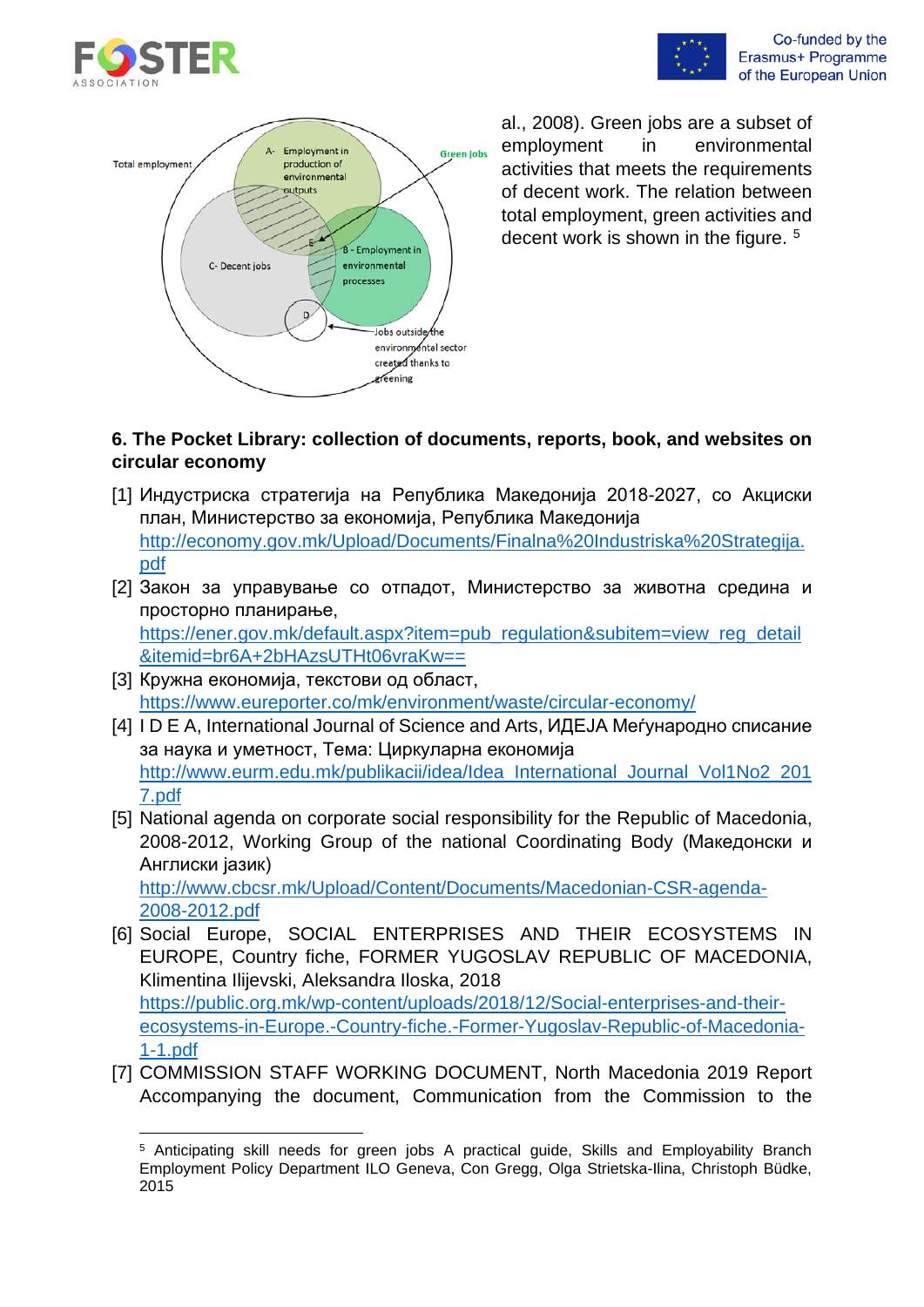

European Parliament, the Council, the European Economic and Social Committee and the Committee of the Regions2019 Communication on EU Enlargement Policy.

[https://ec.europa.eu/neighbourhood-enlargement/sites/near/files/20190529-north](https://ec.europa.eu/neighbourhood-enlargement/sites/near/files/20190529-north-macedonia-report.pdf)[macedonia-report.pdf](https://ec.europa.eu/neighbourhood-enlargement/sites/near/files/20190529-north-macedonia-report.pdf)

- [8] Active Population in the Republic of Macedonia Results from the Labour Force Survey, II quarter 2019, State Statistical Office [http://www.stat.gov.mk/PrikaziSoopstenie\\_en.aspx?rbrtxt=98](http://www.stat.gov.mk/PrikaziSoopstenie_en.aspx?rbrtxt=98)
- [9] Republic of Macedonia ECONOMIC REFORM PROGRAMME 2018 2020, January 2018

[https://www.finance.gov.mk/files/Macedonia\\_ERP\\_2018.pdf](https://www.finance.gov.mk/files/Macedonia_ERP_2018.pdf)

[10] CIRCULAR ECONOMY INNOVATION TOOLS, Different Business Models based on Circular Economy, Qualification Programme Handbook, Prepared by DI Siegfried Keplinger, June 2018

<http://www.interreg-danube.eu/approved-projects/moveco>

[11] A Wider Circle? The Circular Economy in Developing Countries, Felix Preston and Johanna Lehne, Briefing December 2017 Energy, Environment and Resources Department

[https://www.chathamhouse.org/sites/default/files/publications/research/2017-12-](https://www.chathamhouse.org/sites/default/files/publications/research/2017-12-05-circular-economy-preston-lehne-final.pdf) [05-circular-economy-preston-lehne-final.pdf](https://www.chathamhouse.org/sites/default/files/publications/research/2017-12-05-circular-economy-preston-lehne-final.pdf)

[12]

# **7. Tools and methodologies for CircEc and SR applications**

## *New business models*[6](#page-9-0)

Basic linear sales model can be replaced by new business models based on the principles of circular economy, for example:

• PRODUCT LIFE EXTENSION

The business model of product life extension intends to extend the lifecycle of a product to ensure it remains economically useful. Through remanufacturing, repairing, upgrading or remarketing material, that otherwise would be eliminated from the life circle, is maintained or even improved. By extending the lifespan of the product for as long as senseful (not as long as possible!), companies can keep material out of the landfill and discover new sources of revenue.

Depending on the customer's needs, bearing in mind market and regulatory bodies' viewpoints, a specification has to be developed where the product's major technical parameters and its main functional aspects are defined. In the detailed design phase, the development of the product is predeterminated, materials and modularity are defined, life span of the final product is fixed.

As soon as the manufacturing is done, the product is sold and delivered, the final lifecycle starts including a various number of actions to pay attention to: Use, operate, maintain, support, sustain, phase-out, retire, recycle! This of course includes providing

<span id="page-9-0"></span><sup>6</sup> CIRCULAR ECONOMY INNOVATION TOOLS, Different Business Models based on Circular Economy, Qualification Programme Handbook, Prepared by DI Siegfried Keplinger, June 2018 [\(http://www.interreg-danube.eu/approved-projects/moveco](http://www.interreg-danube.eu/approved-projects/moveco) accessed 09.12.2019)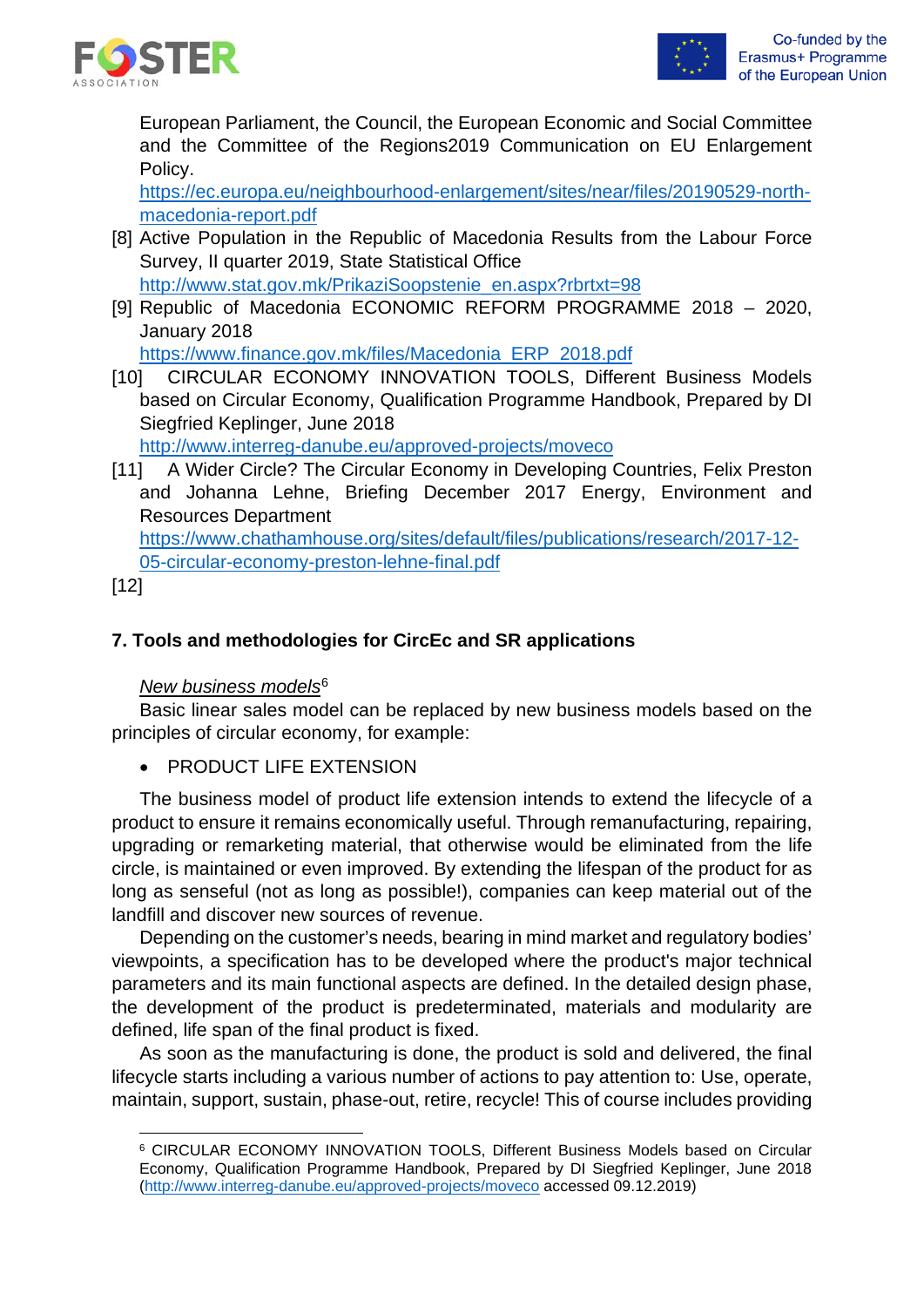

support and information to customers and service engineers which are required for maintenance and repair as well as correct handling of retiring and recycling. Recycling is the last component of the "Reduce, Reuse, and Recycle" philosophy.

#### • RESOURCE RECOVERY

The business model of resource recovery uses technological innovations and capabilities to recover and reuse resources. In this case is it necessary to eliminate material weaknesses and maximize economic value. Important approaches serving this business model are closed loop recycling and Cradle-to-Cradle design.

Resource recovery creates products of value using wastes as an input material. The key feature of resource recovery is to reduce the amount of waste generated and extract the maximum additional benefit from retired products. Resource recovery minimises the need of new raw materials in the manufacturing process.

Recycling is one of the most important resource recovery practices. It presupposes the collection for a possible reuse of disposed materials. Material for recycling optimally should be collected separately from general waste using dedicated containers and collection vehicles, or, if this is not available has to be sorted directly from mixed waste streams. The most common consumer products recycled include aluminium like beverage cans, steel food and aerosol cans, copper from wires, old steel furnishings or other equipment, glass bottles and jars, polyethylene and PET bottles, newspapers, magazines and light paper, paperboard cartons and corrugated fibreboard boxes.

Valuable resources can be recovered not only from materials used to manufacture products but also from operating resources like energy, water or industrial gases. Beyond these fertilizing nutrients like nitrogen, phosphorus, potassium, as well as micro-nutrients such as sulphur and organic matter can be recovered.

Disposed materials of organic nature like food scraps or plant material can be recycled using biological composting. The resulting organic material can be used as mulch or compost for agriculture and landscaping. Waste gas from the composting process can be used for generating electricity and heat.

#### • CIRCULAR SUPPLIES

The business model of circular supplies solves the problems of scarce commodities. Companies facing scarce resources will replace these with fully renewable, recyclable or biodegradable resource inputs to ensure their availability to future generations.

Circular supplies offer companies a possibility to provide renewable, recyclable or

biodegradable materials in its production process. In a world of finite resources, this secures a company not only in the supply of scarce (and maybe environmentally destructive) raw materials but for ALL raw materials. The supply chain of raw materials becomes predictable and sustainable, on the long run even at lower costs.

Circular supplies require the replacement of previously available or used conventional materials by new and improved materials. Anyway, materials undergo constant development, material properties are designed for special applications. The continuous development of plastics, metals, glass, ceramics, textiles or composites give birth to a wide variety of material substitutes. In the focus stand innovative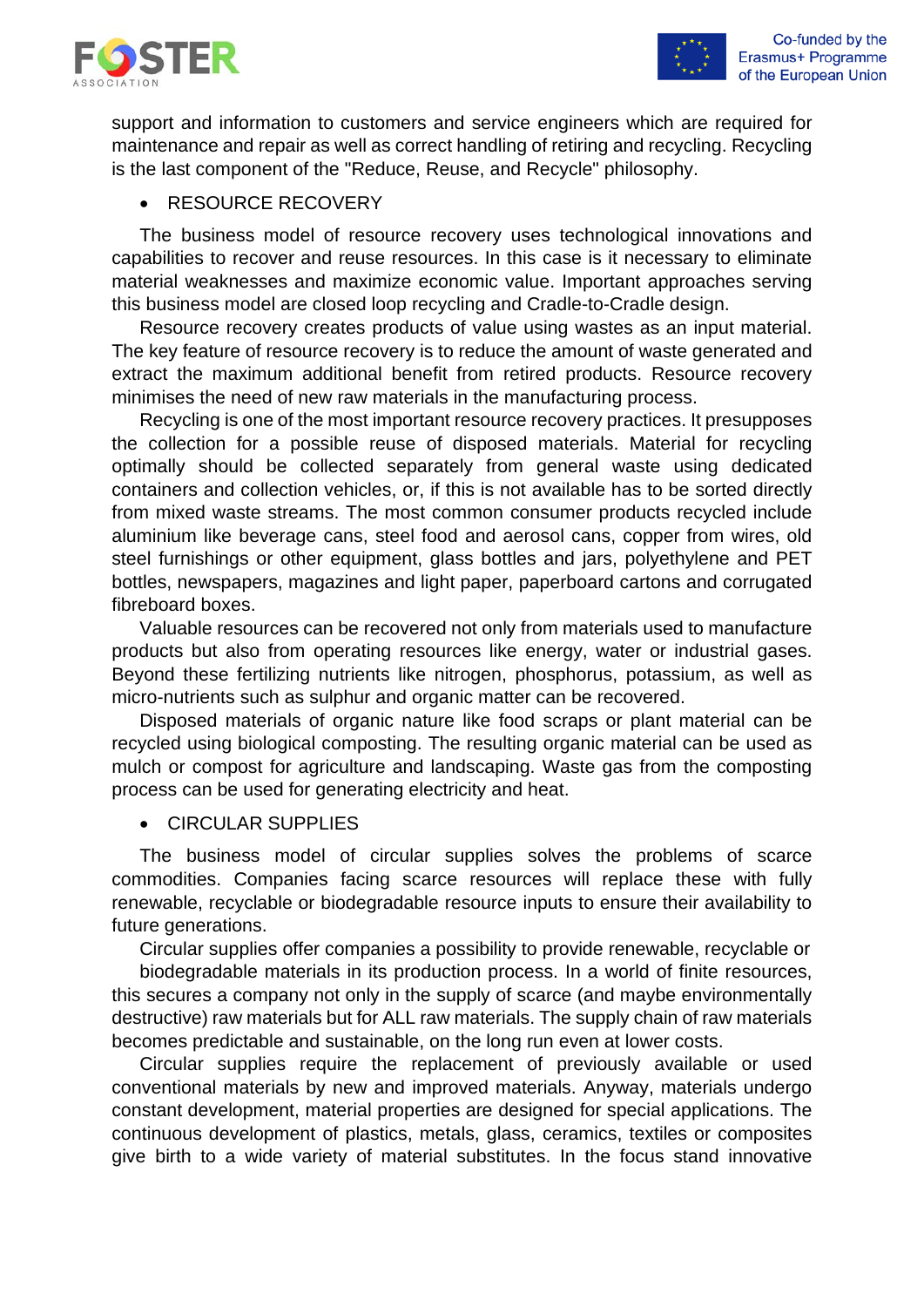

materials like nanomaterials and hybrid materials besides the already mentioned renewable, recyclable or biodegradable ones.

On the other hand, there is a considerably higher development risk in the complete substitution of proven construction materials. New materials require of course some development effort which may be considerable higher and need comprehensive testing before being released.

• PRODUCT AS A SERVICE

The business model product as a service tries to convince customers to use a product through a lease or pay-for-use arrangement instead of the usual buy-to-own approach.

In the linear economy manufacturers typically focus on selling their product in a one-time transaction. And sometimes selling the product is followed by a warranty contract or a service agreement to keep the product useable. The business model product as a service changes this approach to a new concept where the buyer no longer owns a physical thing, instead the product is delivered as a service. The customer subscribes to the service and pays a recurring fee for using the product in case he needs it.

Another example of product as a service is a leasing program like offered by car dealers. The customer subscribes a leasing contract, the car stays property of the car dealer. Insurance and maintenance work stay with the customer or is included during the lifetime of the lease, depending of the kind of contract.

Product as a service allow producers to create a long-term relationship fostering recurring revenue. For companies which are able to develop a service mentality, this leads to a differentiated position in the market. Of course, starting the journey can be disheartening. It may decrease the former sale performance and show revenue losses. But experience in other cases show that manufacturers can expect more stable and profitable overall revenues than with one time sales moving from a physical sale to a recurring service fee.

If a product is moved to a product as a service also a new business opportunity can be utilized: Pooling of own and external services. In case of the leasing of a car very often 3rd party insurance and roadside assistance are added.

The cream of the product as a service altogether is that it can increase the manufacturers market potential. The entry price for the buyer gets reduced dramatically so new classes of buyers with less capital expenditure can be gained.

• SHARING PLATFORM

The business model sharing platform is focused on sharing a product that has a low ownership or use rate. Low use rate means that the time over which products or service lay idle is wasted value.

This idle time can be reduced if groups of users or organizations use a business model based on sharing to better utilize a product or service. The classic example are cars. They stay unused 90% of the time. This significant resource can be used by car sharing platforms, an opportunity for new economic solutions.

Unlike earlier generations we face increasing cities and more and more people living in urban areas providing a critical mass of providers and consumers who are sufficiently close to each other. In this constellation it is easier to develop other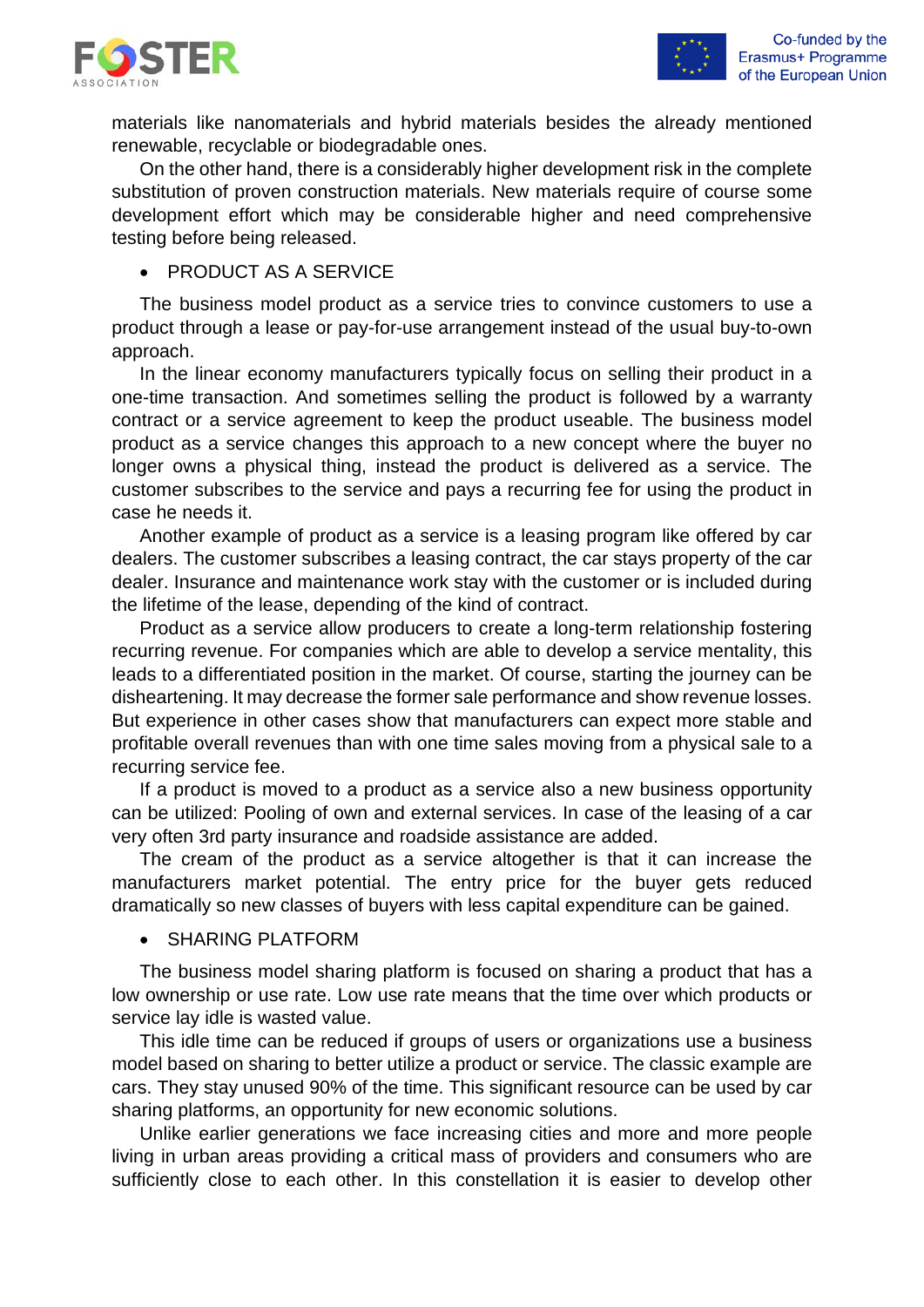

commonly used sharing models besides car sharing like sharing of living room in shared flats or sharing of office services like printers, phones or conference rooms for small and new enterprises.

|                                                            | Shelter                                                                                                                                                                           | Mobility                                                                                                                                                                                                         | Food                                                                                                                                                         | Waste                                                                                                                                                                                                       |
|------------------------------------------------------------|-----------------------------------------------------------------------------------------------------------------------------------------------------------------------------------|------------------------------------------------------------------------------------------------------------------------------------------------------------------------------------------------------------------|--------------------------------------------------------------------------------------------------------------------------------------------------------------|-------------------------------------------------------------------------------------------------------------------------------------------------------------------------------------------------------------|
| Extending<br>the use cycle                                 | El Salvador $-$ a<br>housing NGO<br>partnered with the<br>government to use<br>more durable<br>earthquake-<br>resistant building<br>technologies in<br>social housing             | India's Tata Steel set<br>up an Advanced<br><b>Materials Research</b><br>Centre along with the<br>Indian Institute of<br>Technology to<br>develop lightweight,<br>high-strength<br>materials for<br>automobiles. | Vietnam's<br>government is<br>working with the<br>World Bank on a<br>supply chain for<br>frozen food, to<br>reduce losses and<br>improve food quality.       | In Nigeria, about 70<br>per cent of all<br>imported e-waste is<br>functional - it is now<br>sold to consumers<br>after testing.                                                                             |
| Enabling<br>additional<br>use cycles                       | Modular<br>construction is<br>being used for low-<br>cost housing<br>solutions in New<br>Delhi, enabling<br>more efficient<br>disassembly at<br>product end of life.              | In Brazil, a number of<br>companies are active<br>in the market to<br>replace car parts<br>through the National<br>Association of Auto<br>Parts<br>Remanufacturers.                                              | In Nigeria, tractor<br>sharing among<br>smallholder farmers<br>is being used to<br>improve agricultural<br>productivity.                                     | In India, a new e-<br>waste Extended<br>Producer<br>Responsibility system<br>requires companies to<br>set targets for<br>collection and repairs.                                                            |
| Minimizing<br>impact                                       | In Vietnam, building<br>materials from rice<br>husks are used in<br>Ho Chi Minh City to<br>build more fire-<br>resistant, heat-<br>insulated and<br>sound-insulated<br>buildings. | Fiat cars exported to<br>Brazil contain<br>polyurethane seat<br>foams with 5 per cent<br>soy polyol.                                                                                                             | An entrepreneur in<br>Indonesia is<br>experimenting with<br>bioplastic food<br>packaging to reduce<br>plastic waste in<br>Jakarta.                           | In India, EnviGreen<br>has created a 100 per<br>cent organic,<br>biodegradable and<br>eco-friendly plastic<br>bag                                                                                           |
| Changing<br>utilization<br>patterns                        | In India, new digital<br>platforms such as<br>Airbnb and OYO<br>are allowing users<br>to share rooms and<br>homes.                                                                | 7 million km of driving<br>may have been cut<br>by the introduction of<br>UberPOOL in<br>Bangalore and Delhi.                                                                                                    | In Tanzania, the<br>government is<br>working with the<br>World Bank to<br>develop more water-<br>efficient practices<br>among smallholder<br>farmers.        | In India, the<br>government has<br>passed new e-waste<br>handling rules to<br>divert waste away<br>from local scrap<br>merchants.                                                                           |
| Looping<br>an<br>asset through<br>additional<br>use cycles | In Haiti, debris from<br>natural disasters<br>has been converted<br>into concrete<br>building blocks to<br>build affordable<br>homes in Port-au-<br>Prince.                       | In India, trials are<br>under way to<br>evaluate the potential<br>to bury shredded<br>plastic in roads, both<br>reducing amounts of<br>waste sent to landfills<br>and increasing the<br>durability of roads.     | In Brazil,<br>Procomposto, an<br>SME start-up,<br>provides waste<br>collection and<br>composting services<br>to generators of<br>organic waste in<br>cities. | In Tanzania, BORDA,<br><b>ISWA and the Dutch</b><br>government have<br>given technical and<br>financial support to<br>municipal<br>governments to<br>improve municipal<br>waste-man-<br>agreement processes |

#### *Examples of circular economy approaches in developing countries***[7](#page-12-0)**

<span id="page-12-0"></span><sup>7</sup> A Wider Circle? The Circular Economy in Developing Countries, Felix Preston and Johanna Lehne, Briefing December 2017 Energy, Environment and Resources Department [\(https://www.chathamhouse.org/sites/default/files/publications/research/2017-12-05-circular](https://www.chathamhouse.org/sites/default/files/publications/research/2017-12-05-circular-economy-preston-lehne-final.pdf)[economy-preston-lehne-final.pdf](https://www.chathamhouse.org/sites/default/files/publications/research/2017-12-05-circular-economy-preston-lehne-final.pdf) accessed 09.12.2019)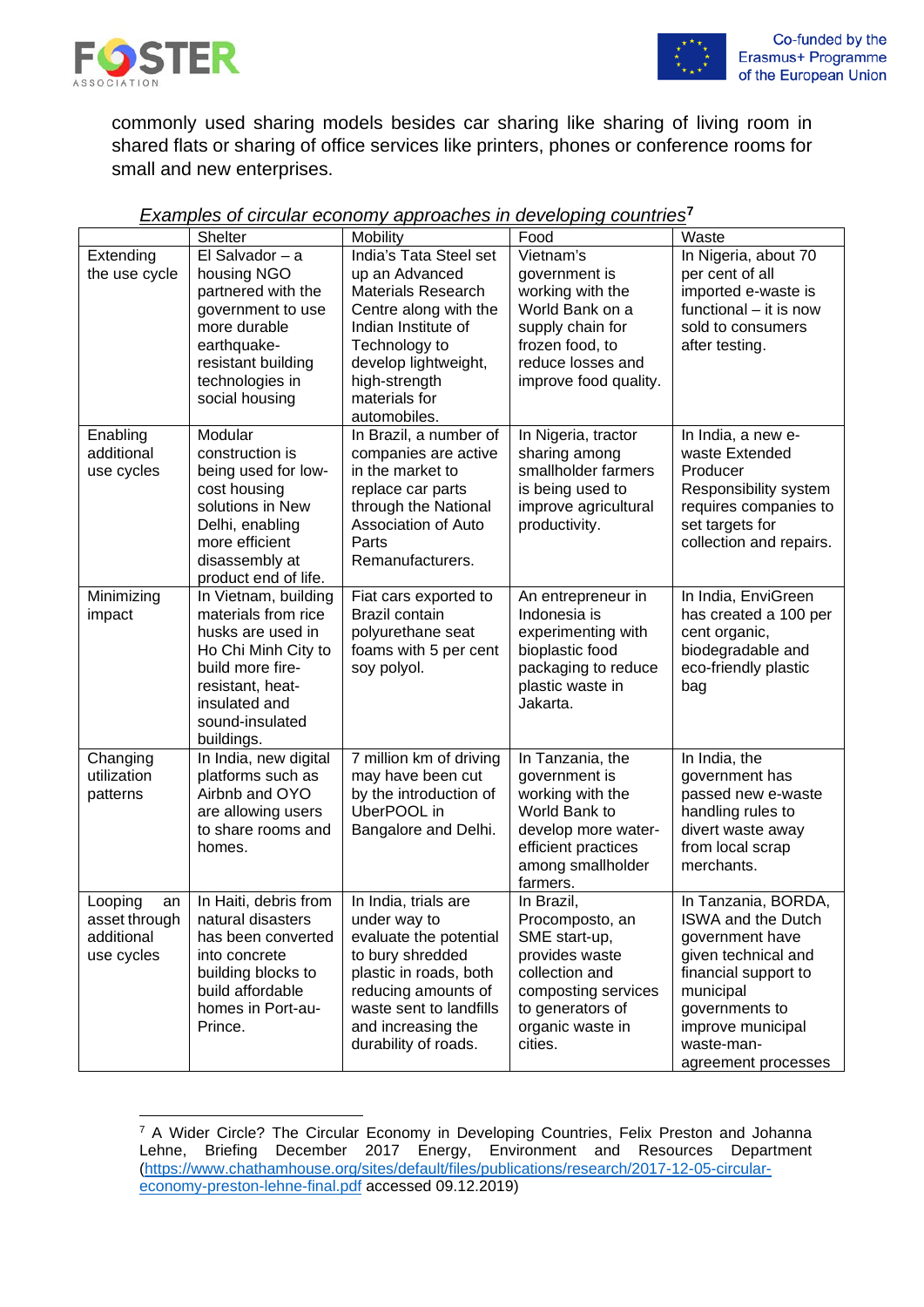



## *The ResCoM platform and tools[8](#page-13-0)*

The ResCoM platform brings together software applications and descriptive (i.e. non-software) tools and methods in one place to support decision-making and implementation of closed-loop product systems.

## *Unlocking the reverse logistics conundrum[9](#page-13-1).*

A significant hurdle to the implementation of the circular economy is reverse logistics. It is not within the core competencies of most organisations, can require significant investment and typically requires a large strategic shift in the way the enterprise produces and delivers its offer to its customer. Therefore, a major hypothesis to test is that reverse logistics is successful only when costs are kept low by either getting the previous user of a product to deliver it for value recovery or when performed at local scale so that transport costs are a minimal part of the cost structure. An understanding of working examples and potentially any identifiable mechanisms would facilitate other organisations to become more circular.

## **8. Bibliography**

- [1] ЦИРКУЛАРНА ЕКОНОМИЈА Развој и нови вработувања преку редизајн на производите и реупотреба на отпадот ", Славјанка Пејчиновска – Андонова <https://biznisregulativa.mk/mk-mk/Eksperts/AktuelnoDetail/16>
- [2] Анализа на капацитетите на социјалните претпријатија во Северна Македонија, студија за политиките, Април 2019, Илијевски, Климентина, ужение на граѓани за истражување, комуникации и за развој паблик,

# [https://public.org.mk/wp-](https://public.org.mk/wp-content/uploads/2019/05/Analiza_na_socijalni_pretprijatija.pdf)

[content/uploads/2019/05/Analiza\\_na\\_socijalni\\_pretprijatija.pdf](https://public.org.mk/wp-content/uploads/2019/05/Analiza_na_socijalni_pretprijatija.pdf)

[3] Индустриска стратегија на Република Македонија 2018-2027, со Акциски план, Министерство за економија, Република Македонија

<http://economy.gov.mk/Upload/Documents/Finalna%20Industriska%20Strategija.pdf>

- [4] Закон за управување со отпадот, Министерство за животна средина и просторно планирање,
- [https://ener.gov.mk/default.aspx?item=pub\\_regulation&subitem=view\\_reg\\_detail&ite](https://ener.gov.mk/default.aspx?item=pub_regulation&subitem=view_reg_detail&itemid=br6A+2bHAzsUTHt06vraKw==) [mid=br6A+2bHAzsUTHt06vraKw==](https://ener.gov.mk/default.aspx?item=pub_regulation&subitem=view_reg_detail&itemid=br6A+2bHAzsUTHt06vraKw==)
- [5] Кружна економија, текстови од област,
- <https://www.eureporter.co/mk/environment/waste/circular-economy/>
- [6] I D E A, International Journal of Science and Arts, ИДЕЈА Меѓународно списание за наука и уметност, Тема: Циркуларна економија

[http://www.eurm.edu.mk/publikacii/idea/Idea\\_International\\_Journal\\_Vol1No2\\_2017.p](http://www.eurm.edu.mk/publikacii/idea/Idea_International_Journal_Vol1No2_2017.pdf) [df](http://www.eurm.edu.mk/publikacii/idea/Idea_International_Journal_Vol1No2_2017.pdf)

[7] National agenda on corporate social responsibility for the Republic of Macedonia, 2008-2012, Working Group of the national Coordinating Body (Македонски и Англиски јазик)

<span id="page-13-0"></span><sup>8</sup> <https://www.rescoms.eu/platform-and-tools>

<span id="page-13-1"></span><sup>9</sup> Social circular economy - opportunities for people, planet and profit, Seigo Robinson, 2016, [https://www.socialcirculareconomy.com/uploads/7/3/5/2/73522419/social\\_circular\\_economy.pdf](https://www.socialcirculareconomy.com/uploads/7/3/5/2/73522419/social_circular_economy.pdf) (accessed 09.12.2019)